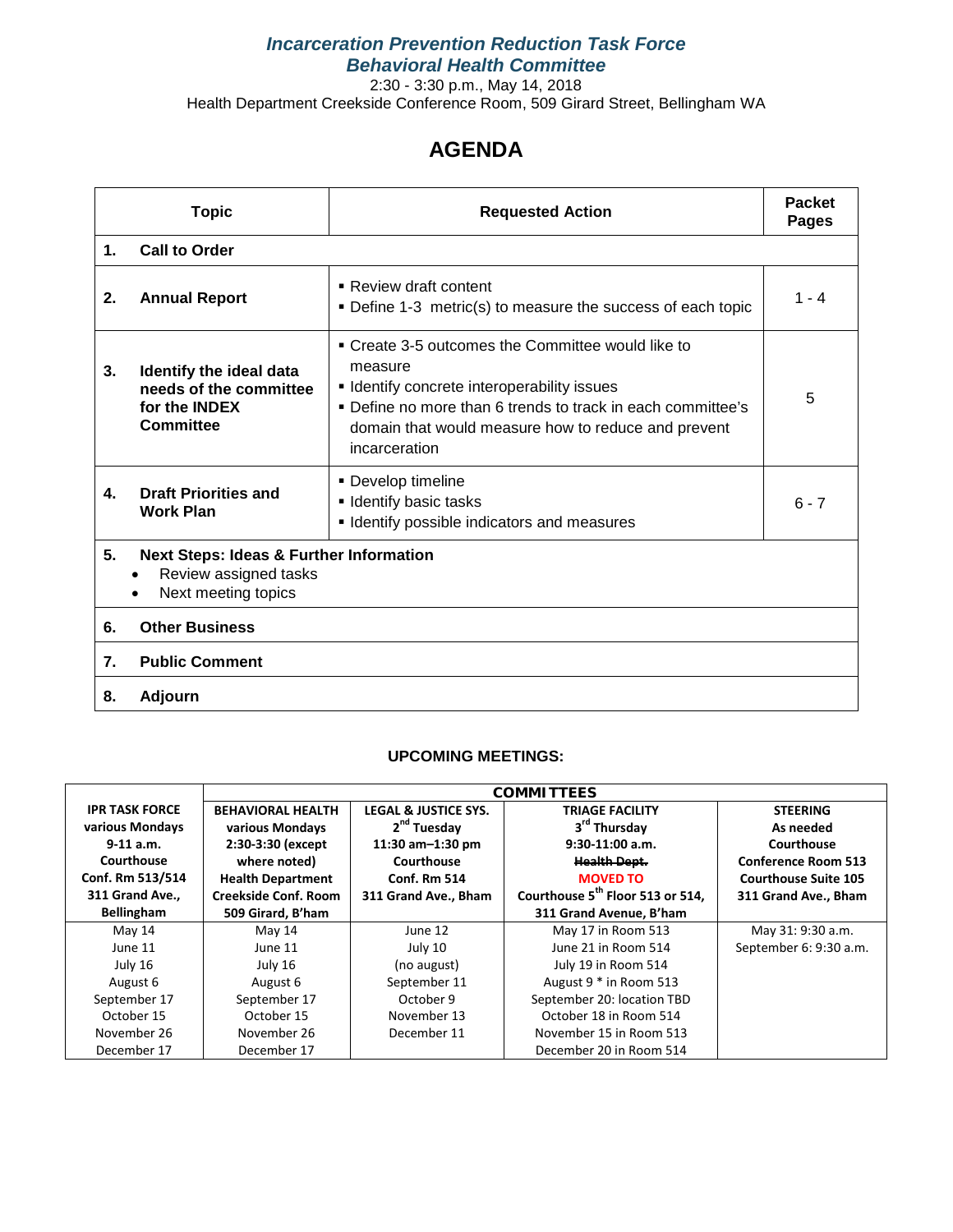# Behavioral Health Ad hoc Committee County Council Report Outline

#### **Goal: Reduce admissions to jail**

#### Context: *Crisis Prevention and De-escalation Training.*

Progress: 1. The Sheriff and the police are working to ensure all deputies and officers receive the state required training, Crisis Intervention Training (CIT). The Sheriff's office has sent a team to training for Crisis and Hostage Negotiation every year for the last few years, funded with county dollars.

#### Context: *Law Enforcement Interface with Behavioral Health Services.*

Progress: 1. The Crisis Prevention & Intervention team (CPIT), employed by a community behavioral health agency has had intermittent successes working with law enforcement. The main barrier to a coordinated effort has been the exchange of protected health information.

Federal and state laws are extensive and require a release of information signed by the client to share confidential information. The North Sound Behavioral Health Organization (NS BHO) has developed, in consultation with an expert health care attorney, two generic forms that can be used for the purpose of information sharing. These forms will be distributed to county entities for their internal review in hopes that a shared format will promote helpful information exchange when it is necessary.

#### Context: *County Opioid Response Plan.*

Progress: 1. Many community partners convened to develop and implement a comprehensive education and awareness campaign focused on preventing access to unauthorized medications, safe storage and disposal of medications, overdose prevention. .

Educational materials on the potential harmful effects of opiates when used inappropriately were developed and widely distributed. The overall theme is that "Anyone can become addicted to Opiates, including Heroin." Educational posters have been placed on Whatcom Transit Authority (WTA) buses. Educational materials in several different languages have been placed on pharmacy counters, in schools, and in lock bags that were distributed by pharmacies to patients receiving controlled substance medications. Visit the website, [www.WhatcomHope.org.](http://www.whatcomhope.org/)

#### Context: *Substance Use Disorder (SUD) Treatment.*

Research indicates that mental illness alone rarely drives criminal behavior. However, when combined with an SUD, criminal behavior is three times more likely. Approximately 80 percent those who are addicted to heroin began by abusing prescription medication National Institute on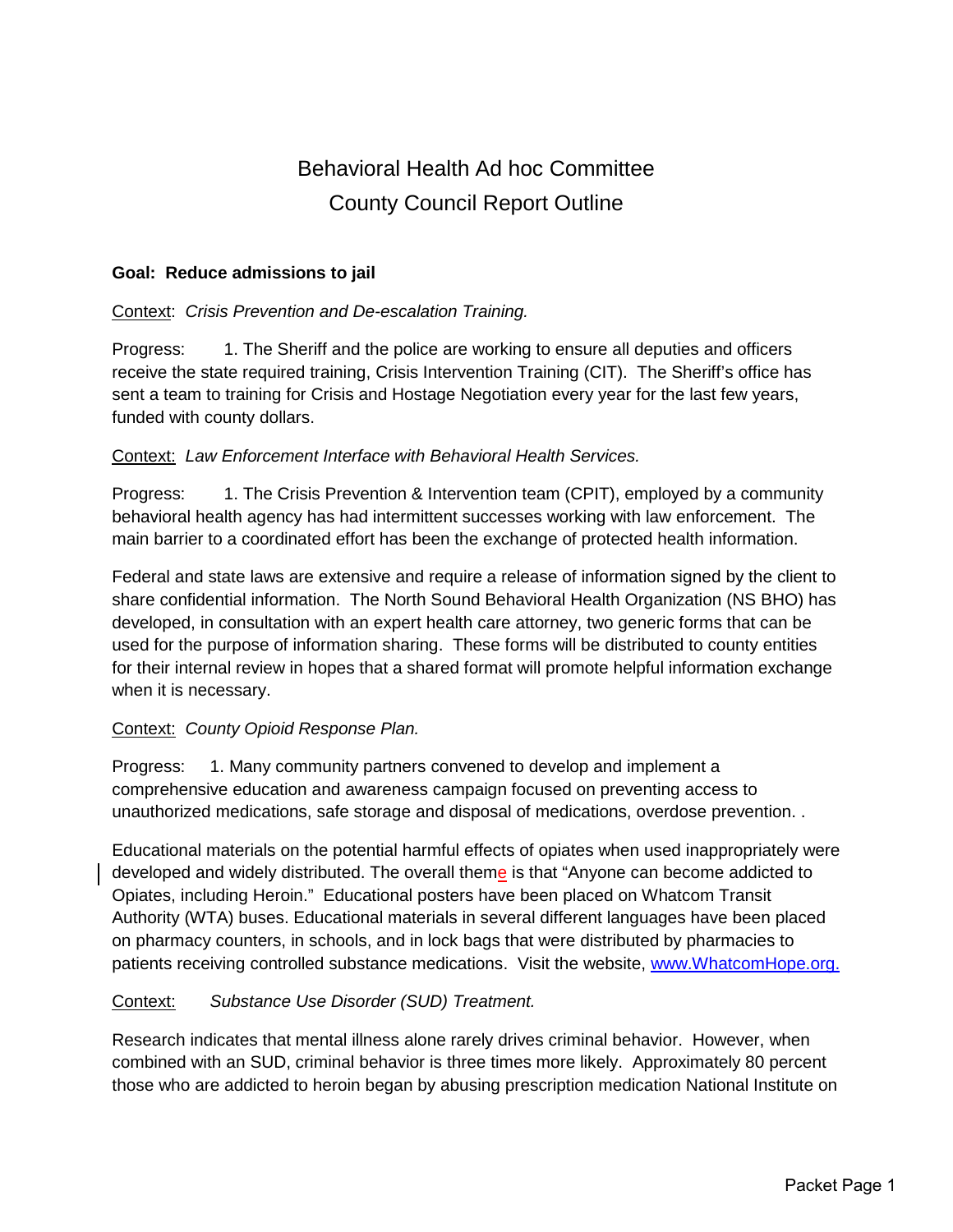Drug Abuse (NIDA). Therefore, efforts to prevent or treat these disorders must be prioritized. Treatment options in the community are scarce.

Methamphetamine (meth) use is on the rise in Whatcom County as well as other places in the state. Meth addiction is very difficult to treat and medication-assisted treatment is not yet an effective response to this type of disorder. Meth brings special challenges to the criminal justice system since individuals who are under the influence of meth can become extremely agitated and even aggressive.

These behaviors increase the chance that a law enforcement response occurs. If the aggressive behavior cannot be managed safely and it poses a safety risk to others, arrest and jail placement may be the only option. Moreover, meth use can contaminate indoor living environments, making it very difficult to retain tenants who are meth users in their housing units.

Progress*:* 1. Medication-assisted treatment (MAT) has been shown to be effective in treating opiate addiction. The expansion of these services in Whatcom County is a result of a federal State Targeted Response (STR) grant award. Cascade Medical Advantage is spearheading this expansion as a "hub and spoke" model in the community. MAT can stabilize the ups and downs of addiction and assist individuals in returning to productive lives. A new SUD provider is currently hiring staff and will soon open its facility. The new SUD facility will increase capacity for people addicted to opioids and other substances.

Progress: *2.* The County received a "pass-through" federal grant to implement Opiate/Substance Use Disorder Services (OSUDS) with the goal of targeting outreach services for opioid addicted individuals on the street. The County contracted with the Whatcom Homeless Service Center to place a full time position on the Homeless Outreach Team. The new position is bringing dedicated engagement services to people with opioid use disorders and creating specialized pathways of care.

Opioid Engagement/Case Management is an outreach service which accepts referrals throughout the community for opioid involved individuals and provides case management and treatment services coordination. The program has access to a broad spectrum of MAT service and tailors unique service plans to individual needs. Case managers regularly access tapering/withdrawal services, MAT, and traditional SUD treatment for their clients. Since the case managers provide follow up services, they note significant challenges in accessing recovery housing or clean and sober housing after treatment.

## Context: *Hospital Aggression Management Polices.*

Progress: 1. PeaceHealth Hospital has been working with law enforcement jurisdictions to reduce the number of arrests that occur due to assaults from patients who are experiencing a mental health crisis. Improvements have been noted as a result of new hospital policies.

#### **Goal: Diversion from Arrest**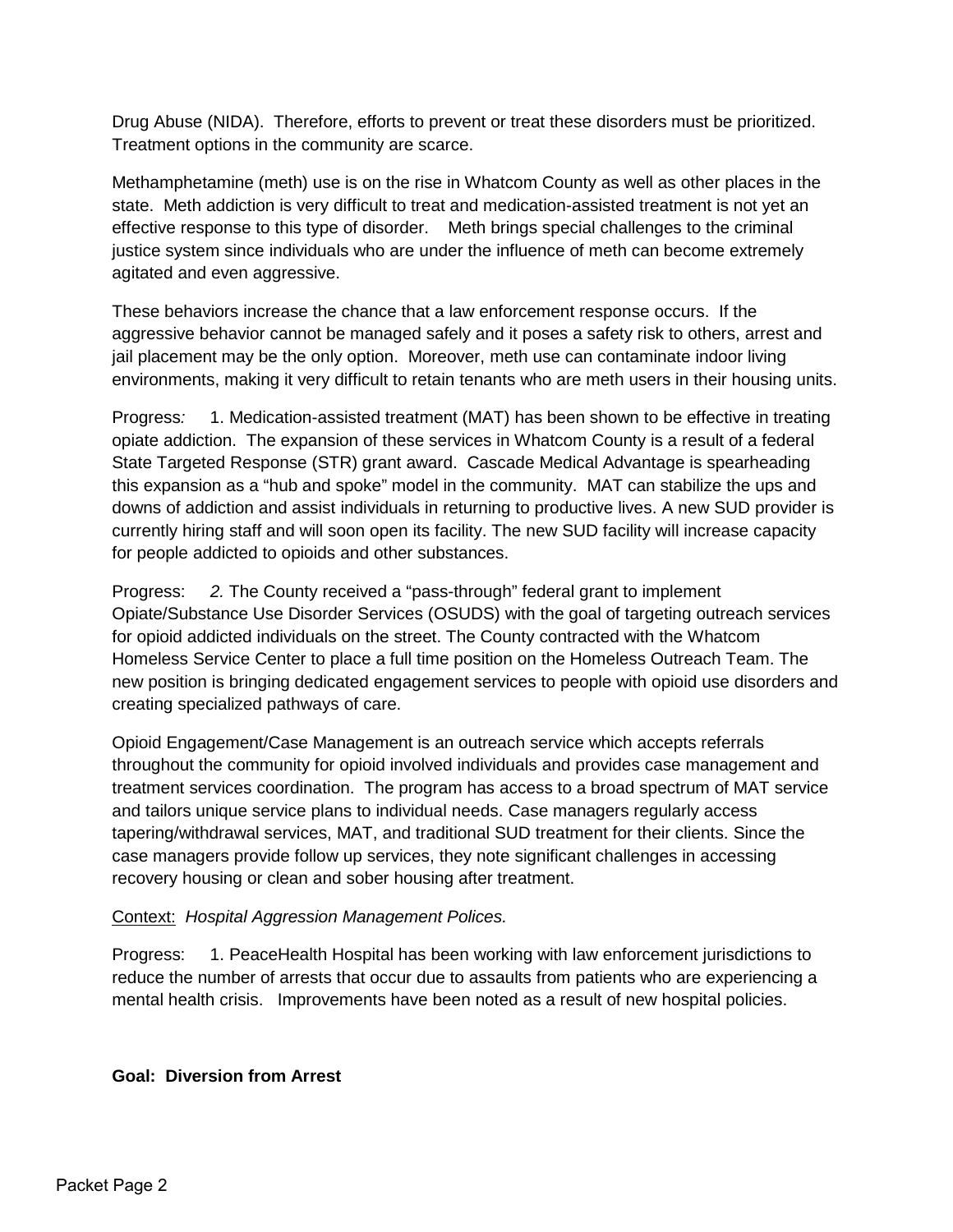## Context: *System-wide Efficacy for Managing Behavioral Health Challenges.*

Certain individuals living with behavioral health disorders who engaged in low-level criminal behavior may experience greater benefit in a treatment facility rather than through arrest and jail placement. The extent to which a person can benefit from one over the other depends on the individual's level of criminogenic risk. At times, a transport to the Crisis Triage Facility for mental health stabilization purposes may be most effective in preventing or reducing future interface with law enforcement.

Progress: 1. An expansion of the current Crisis Triage Facility is in the planning process and will be addressed in another section of this report. Before the new facility opens, pre-arrest diversion training and education, and coordination with Triage staff will be provided as a priority.

Progress: 2. The Whatcom GRACE (Ground-level Response And Coordinated Engagement) program launch is about to occur. The purpose of the program is to reduce episodes of unnecessary interface with law enforcement, EMS, hospital emergency department, and the jail. "Familiar Faces" are people who are well-known to these agencies and often use the first responder systems inappropriately and ineffectively. GRACE is intended to provide intensive care coordination services to support individuals in need. The county released a Request for Qualifications seeking an agency to act as the hub of a coordinated system of intervention and response. Program operations are expected to begin in summer of 2018.

## **Goal: Improve Access to Behavioral Health Support to Individuals in the Criminal Justice System**

#### Context: *Stabilization, Re-entry, and Community Supports.*

Once a person with behavioral health challenges has entered the criminal justice system, they can decompensate quickly without appropriate care. The goal is to stabilize them in their current environment and assist them with accessing community resources to continue the stabilization process. A variety of programs and services such as specialized behavioral health probation, therapeutic court programs, in-jail services and jail re-entry, a behavioral health specialist embedded with the Public Defender's Office, and specialized supportive housing constitute our current stabilization services.

These programs have significant challenges of treatment and housing resources which continue to be a priority focus for strategic planning. Current specialized supportive housing is insufficient for the community need.

Progress: 1. Two Probation Officers trained in behavioral health provide specialized supervision to offenders with misdemeanant charges. The Probation Officers work closely with mental health providers, housing providers, and other community service organizations to stabilize offenders in the community and help them satisfy their court obligations. The Behavioral Health Probation Unit recently starting providing Moral Reconation Therapy (MRT) for probationers on their caseload.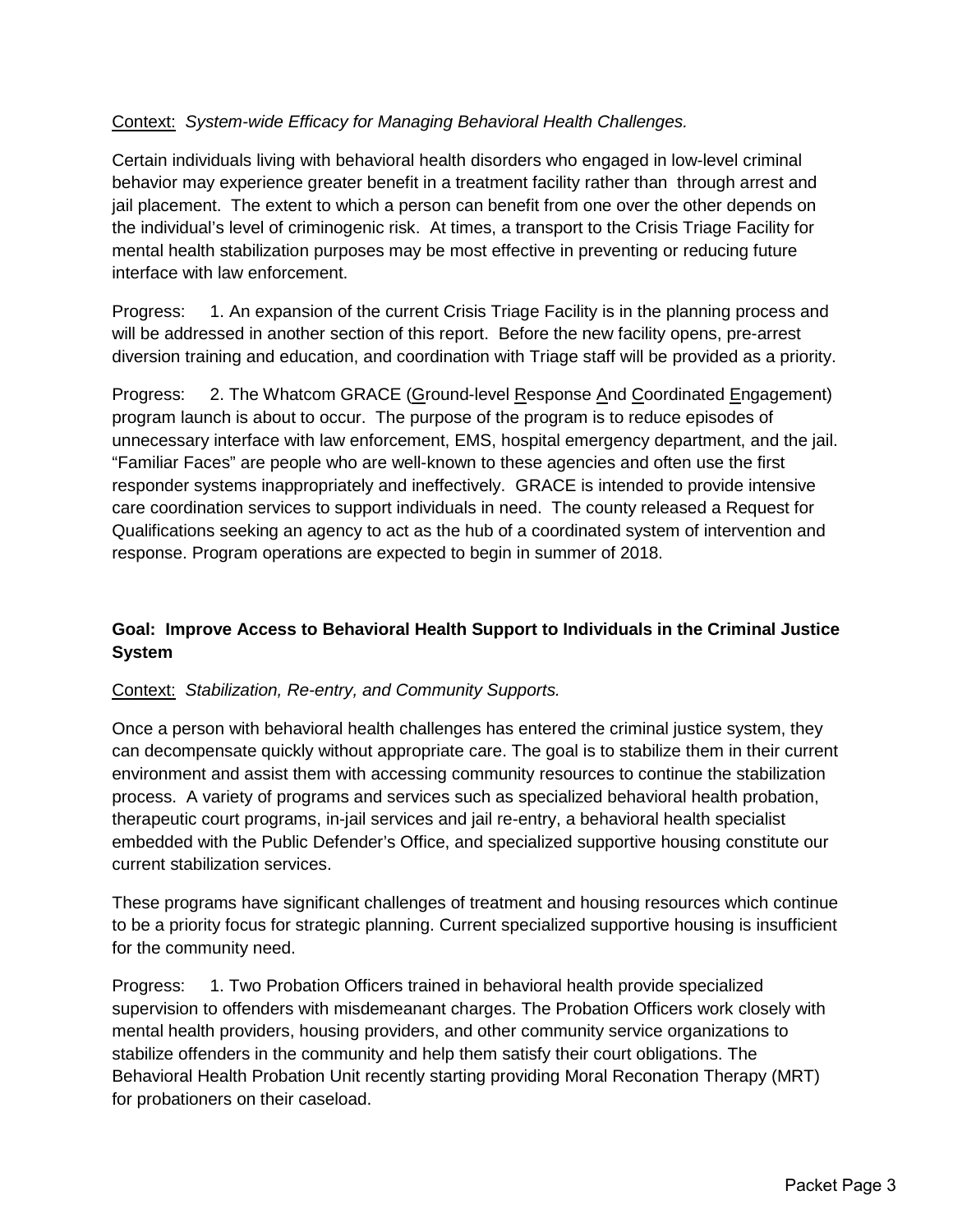Progress: 2. Two therapeutic courts;<sub> $\overline{1}$ </sub> Mental Health Court, and Drug Court are programs embedded within the court system which have specialized dockets. The programs are designed to improve the likelihood of successful reintegration into the community and ultimately to avoid jail sentences for people whose primary issues are behavioral health related. Both court programs continue to lack access to treatment and housing capacity.

- Mental Health Court is planning an expansion of services and will add a case management position to ensure appropriate follow up for individuals with significant need.
- Drug Court has increased case management by adding a half-time case management position. Drug Court is currently researching statewide Drug Court outcomes to determine program improvements which can be implemented.

Progress: 3. Jail Behavioral Health Team (JBHT) provided services to 1,985 people in 2017. And of those a total of 1,147 people were referred for behavioral health re-entry services. The program added a new part time supervisor in March of 2018 and increased Re-entry capacity from half time to full time in January 2018. JBHT will continue to search for ways to improve access and services in the existing jail facility, and re-entry pathways upon release from jail.

Progress: 4. A new Behavioral Health Specialist (BHS) position for the Public Defender's Office was developed in 2017. The position is partially funded by the Whatcom County Behavioral Health Sales Tax. The BHS meets with people in the jail, assess their unique needs, and coordinates appropriate care.

Progress: 5. Specialized Supportive Housing, such as Sun Community Services' Sun House, offers short term Emergency Shelter for people released from the jail with serious mental illnesses. Sun House works to ensure that post-jail stabilization continues and that residents will gain access to permanent supported housing such as CityGate or Frances Place when needed.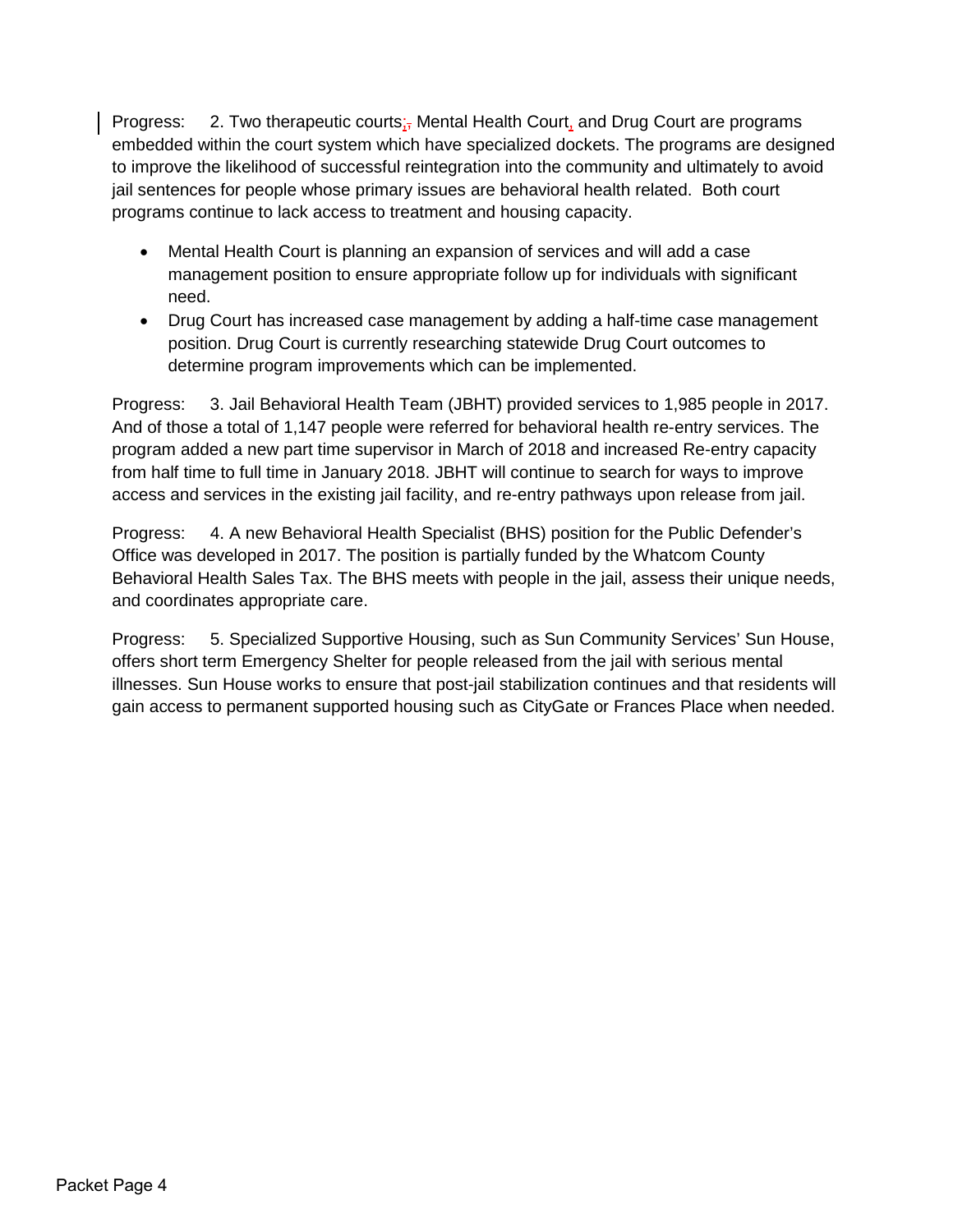#### **DATA OUTCOMES, TRENDS, AND ISSUES: Behavioral Health Committee:**

| Outcomes to Measure:     |                |                                        |
|--------------------------|----------------|----------------------------------------|
|                          | 1              |                                        |
|                          | $\overline{2}$ |                                        |
|                          | 3              |                                        |
| Trends to Track:         |                |                                        |
|                          | $\mathbf{1}$   |                                        |
|                          | $\overline{2}$ |                                        |
|                          | 3              |                                        |
|                          | $\overline{4}$ |                                        |
|                          | 5              |                                        |
|                          | 6              |                                        |
|                          |                | 3 Metrics from 3 Annual Report Topics: |
|                          | 1              |                                        |
|                          | $\overline{2}$ |                                        |
|                          | 3              |                                        |
| Interoperability Issues: |                |                                        |
|                          |                |                                        |
|                          |                |                                        |
|                          |                |                                        |

From March 5 Behavioral Health Committee:

- Who is in jail
- What are the behavioral health disorders identified
- What programs exist to address behavioral health disorders of jail inmates
- Is there potential for an involuntary facility
- Does the inmate have serious and persistent mental illness, which is defined as very symptomatic and chronic
- What are the legal charges that allows them to divert from jail
- Whether the person has had services previously, and if so, what were those services
- Behavioral health issues that are not serious and/or persistent
- What is the social metadata: social, legal, family
- A confidential interviewer
- What kind of substance use disorder
- Information on people in jail versus out of jail
- An assessment at point of release
- Interview people who have been in jail in the last six months
- Offer an incentive to participate in an interview
- GRACE cohort to provide data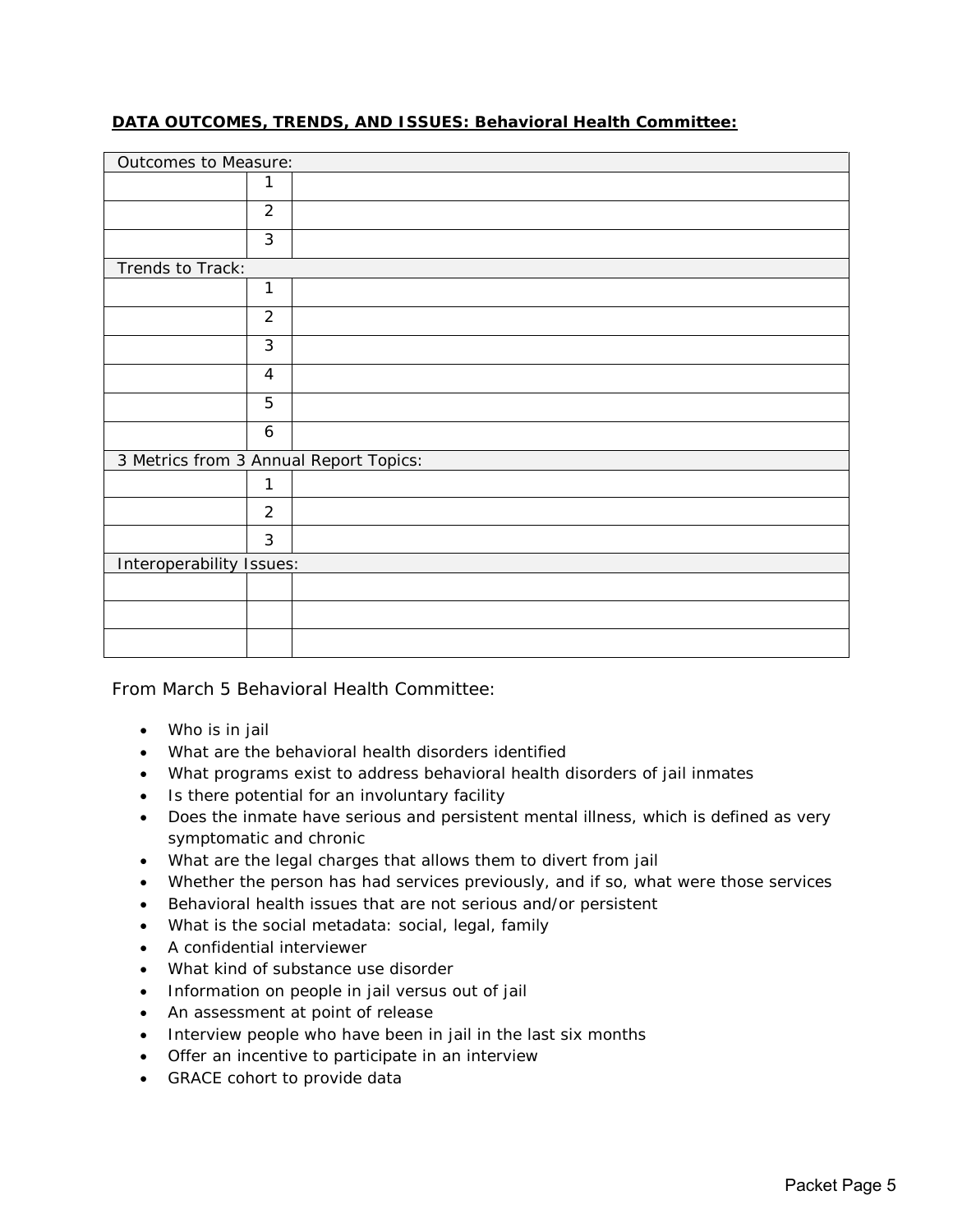Whatcom County Incarceration Prevention and Reduction Task Force

*SHORT-TERM MEDIUM-TERM LONG-TERM*

**BEHAVIORAL HEALTH COMMITTEE**

|                                                                                                                     | <b>Responsi</b> |                    | Year 1 |         |   |   |   |  |   |    |  |          |   |   |    |    |   | Year 2 |   |     |       |    |                |    |   |   | Year 3 + |   |   |          |  |  |
|---------------------------------------------------------------------------------------------------------------------|-----------------|--------------------|--------|---------|---|---|---|--|---|----|--|----------|---|---|----|----|---|--------|---|-----|-------|----|----------------|----|---|---|----------|---|---|----------|--|--|
|                                                                                                                     | ble             | <b>Status</b>      |        | 2<br>-3 | 4 | 5 | 6 |  | 8 | -9 |  | 10 11 12 | 2 | 3 | -4 | -5 | 6 |        | 8 | - 9 | 10 11 | 12 | $\overline{2}$ | -3 | b | 6 |          | 8 | 9 | 10 11 12 |  |  |
| <b>TRAINING: Host an updated EMS training</b>                                                                       |                 |                    |        |         |   |   |   |  |   |    |  |          |   |   |    |    |   |        |   |     |       |    |                |    |   |   |          |   |   |          |  |  |
| Task                                                                                                                | Insert          | Not started        |        |         |   |   |   |  |   |    |  |          |   |   |    |    |   |        |   |     |       |    |                |    |   |   |          |   |   |          |  |  |
| <b>Task</b>                                                                                                         | Insert          | Not started        |        |         |   |   |   |  |   |    |  |          |   |   |    |    |   |        |   |     |       |    |                |    |   |   |          |   |   |          |  |  |
| TRAINING: Create an annual calendar to trakc training for various agencies                                          |                 |                    |        |         |   |   |   |  |   |    |  |          |   |   |    |    |   |        |   |     |       |    |                |    |   |   |          |   |   |          |  |  |
| Task                                                                                                                | Insert          | Not started        |        |         |   |   |   |  |   |    |  |          |   |   |    |    |   |        |   |     |       |    |                |    |   |   |          |   |   |          |  |  |
| Task                                                                                                                | Insert          | Not started        |        |         |   |   |   |  |   |    |  |          |   |   |    |    |   |        |   |     |       |    |                |    |   |   |          |   |   |          |  |  |
| TRAINING: Determine the specific training information that agencies track                                           |                 |                    |        |         |   |   |   |  |   |    |  |          |   |   |    |    |   |        |   |     |       |    |                |    |   |   |          |   |   |          |  |  |
| <b>Task</b>                                                                                                         | Insert          | Not started        |        |         |   |   |   |  |   |    |  |          |   |   |    |    |   |        |   |     |       |    |                |    |   |   |          |   |   |          |  |  |
| <b>Task</b>                                                                                                         | Insert          | Not started        |        |         |   |   |   |  |   |    |  |          |   |   |    |    |   |        |   |     |       |    |                |    |   |   |          |   |   |          |  |  |
| <b>TRAINING: Create a survey of needed additional training</b>                                                      |                 |                    |        |         |   |   |   |  |   |    |  |          |   |   |    |    |   |        |   |     |       |    |                |    |   |   |          |   |   |          |  |  |
| <b>Task</b>                                                                                                         | Insert          | Not started        |        |         |   |   |   |  |   |    |  |          |   |   |    |    |   |        |   |     |       |    |                |    |   |   |          |   |   |          |  |  |
| Task                                                                                                                | Insert          | Not started        |        |         |   |   |   |  |   |    |  |          |   |   |    |    |   |        |   |     |       |    |                |    |   |   |          |   |   |          |  |  |
| <b>FUNDING: Seek more funding sources and opportunities</b>                                                         |                 |                    |        |         |   |   |   |  |   |    |  |          |   |   |    |    |   |        |   |     |       |    |                |    |   |   |          |   |   |          |  |  |
| Task                                                                                                                | Insert          | <b>Not started</b> |        |         |   |   |   |  |   |    |  |          |   |   |    |    |   |        |   |     |       |    |                |    |   |   |          |   |   |          |  |  |
| Task                                                                                                                | Insert          | Not started        |        |         |   |   |   |  |   |    |  |          |   |   |    |    |   |        |   |     |       |    |                |    |   |   |          |   |   |          |  |  |
| FUNDING: Review ESHB 2263 regarding funding for mental health and cultural activities and competing funding sources |                 |                    |        |         |   |   |   |  |   |    |  |          |   |   |    |    |   |        |   |     |       |    |                |    |   |   |          |   |   |          |  |  |
| Task                                                                                                                | Insert          | Not started        |        |         |   |   |   |  |   |    |  |          |   |   |    |    |   |        |   |     |       |    |                |    |   |   |          |   |   |          |  |  |
| Task                                                                                                                | Insert          | <b>Not started</b> |        |         |   |   |   |  |   |    |  |          |   |   |    |    |   |        |   |     |       |    |                |    |   |   |          |   |   |          |  |  |
| <b>SUBSTANCE USE DISORDER TREATMENT: Review local suboxone programs</b>                                             |                 |                    |        |         |   |   |   |  |   |    |  |          |   |   |    |    |   |        |   |     |       |    |                |    |   |   |          |   |   |          |  |  |
| Task                                                                                                                | Insert          | Not started        |        |         |   |   |   |  |   |    |  |          |   |   |    |    |   |        |   |     |       |    |                |    |   |   |          |   |   |          |  |  |
| Task                                                                                                                | Insert          | Not started        |        |         |   |   |   |  |   |    |  |          |   |   |    |    |   |        |   |     |       |    |                |    |   |   |          |   |   |          |  |  |
| <b>SUBSTANCE USE DISORDER TREATMENT: Update on Dr. Kartman's program</b>                                            |                 |                    |        |         |   |   |   |  |   |    |  |          |   |   |    |    |   |        |   |     |       |    |                |    |   |   |          |   |   |          |  |  |
| <b>Task</b>                                                                                                         | Insert          | Not started        |        |         |   |   |   |  |   |    |  |          |   |   |    |    |   |        |   |     |       |    |                |    |   |   |          |   |   |          |  |  |
| Task                                                                                                                | Insert          | Not started        |        |         |   |   |   |  |   |    |  |          |   |   |    |    |   |        |   |     |       |    |                |    |   |   |          |   |   |          |  |  |
| SUBSTANCE USE DISORDER TREATMENT: Update on opiate vs. meth use                                                     |                 |                    |        |         |   |   |   |  |   |    |  |          |   |   |    |    |   |        |   |     |       |    |                |    |   |   |          |   |   |          |  |  |
| <b>Task</b>                                                                                                         | Insert          | Not started        |        |         |   |   |   |  |   |    |  |          |   |   |    |    |   |        |   |     |       |    |                |    |   |   |          |   |   |          |  |  |
| <b>Task</b>                                                                                                         | Insert          | Not started        |        |         |   |   |   |  |   |    |  |          |   |   |    |    |   |        |   |     |       |    |                |    |   |   |          |   |   |          |  |  |
| HOUSING: Review whether housing be an incentive to participate in specialty courts                                  |                 |                    |        |         |   |   |   |  |   |    |  |          |   |   |    |    |   |        |   |     |       |    |                |    |   |   |          |   |   |          |  |  |
| <b>Task</b>                                                                                                         | Insert          | Not started        |        |         |   |   |   |  |   |    |  |          |   |   |    |    |   |        |   |     |       |    |                |    |   |   |          |   |   |          |  |  |
| <b>Task</b>                                                                                                         | Insert          | Not started        |        |         |   |   |   |  |   |    |  |          |   |   |    |    |   |        |   |     |       |    |                |    |   |   |          |   |   |          |  |  |
| <b>HOUSING: Review how to create another Oxford House</b>                                                           |                 |                    |        |         |   |   |   |  |   |    |  |          |   |   |    |    |   |        |   |     |       |    |                |    |   |   |          |   |   |          |  |  |
| Task                                                                                                                | Insert          | Not started        |        |         |   |   |   |  |   |    |  |          |   |   |    |    |   |        |   |     |       |    |                |    |   |   |          |   |   |          |  |  |